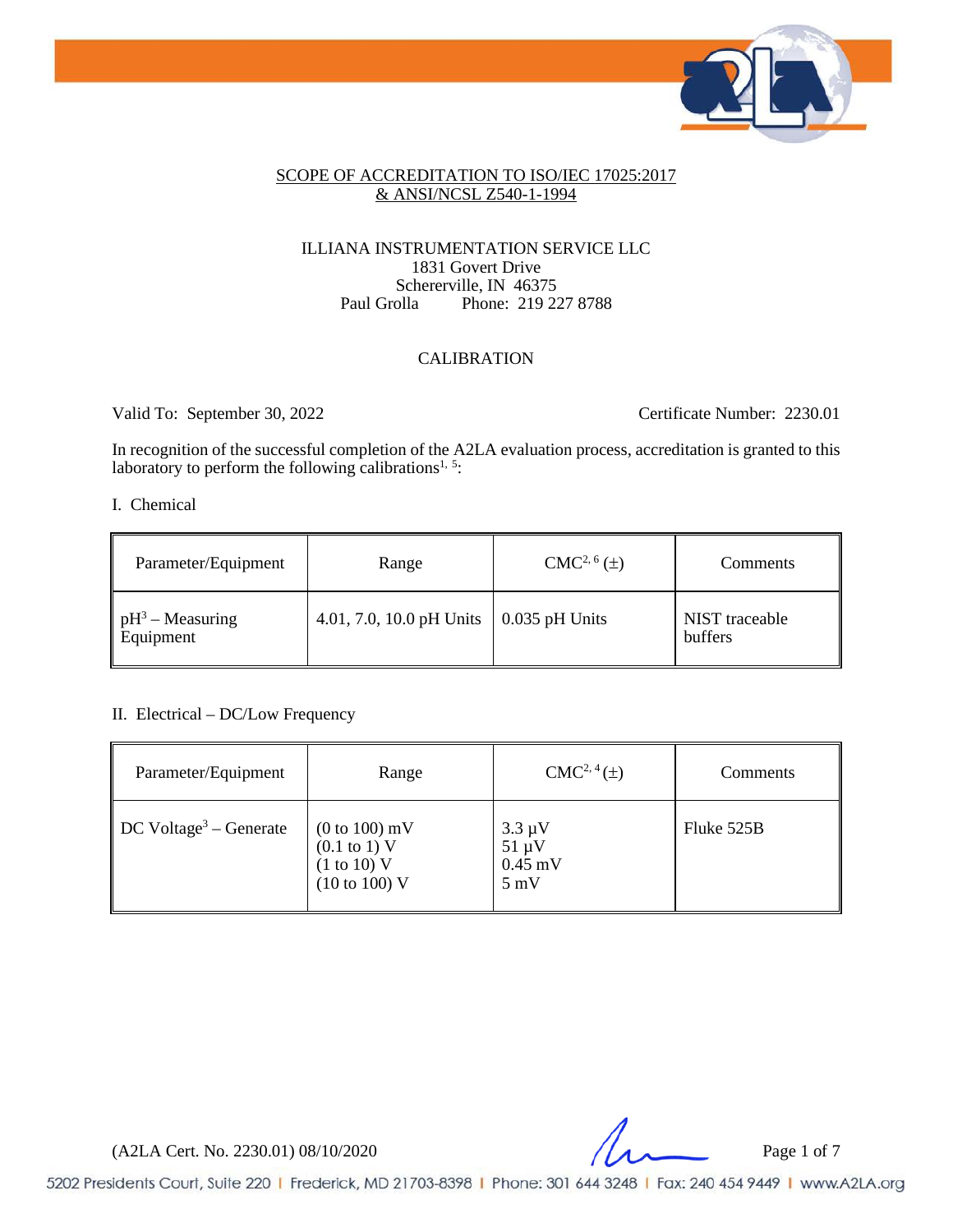| Parameter/Equipment                                      | Range                                                                                                                                                                                                                                                       | $CMC2, 4(\pm)$                                                                                                                                                                       | Comments                                            |
|----------------------------------------------------------|-------------------------------------------------------------------------------------------------------------------------------------------------------------------------------------------------------------------------------------------------------------|--------------------------------------------------------------------------------------------------------------------------------------------------------------------------------------|-----------------------------------------------------|
| $DC$ Voltage <sup>3</sup> – Measure                      | $(0 to 10)$ mV<br>$(0 to 100)$ mV<br>100 mV to 1 V<br>(1 to 10) V<br>$(10 \text{ to } 100) \text{ V}$<br>$(100 \text{ to } 600) \text{ V}$                                                                                                                  | $4.3 \mu V$<br>$8.8 \mu V$<br>$49 \mu V$<br>$0.52$ mV<br>$5.8$ mV<br>$18 \text{ mV}$                                                                                                 | HP 34401A                                           |
| $DC$ Current <sup>3</sup> – Generate                     | $(0 to 20)$ mA<br>$(20 \text{ to } 100) \text{ mA}$                                                                                                                                                                                                         | $1.1 \mu A$<br>$5.0 \mu A$                                                                                                                                                           | Fluke 525B                                          |
| $DC$ Current <sup>3</sup> – Measure                      | $(0 to 10)$ mA<br>$(10 to 100)$ mA<br>100 mA to 1 A<br>$(1 to 3)$ A                                                                                                                                                                                         | $0.01$ mA<br>$18 \mu A$<br>$2.4 \text{ mA}$<br>$4.8 \text{ mA}$                                                                                                                      | HP 34401A                                           |
| $Resistance3 - Measure$                                  | (0 to 25) $\Omega$<br>$100 \Omega$<br>$(25 \text{ to } 400) \Omega$<br>(400 to 1000) Ω<br>$(1 \text{ to } 10) \text{ k}\Omega$<br>$(10 \text{ to } 100) \text{ k}\Omega$<br>100 kΩ to 1 MΩ<br>(1 to 10) $M\Omega$<br>$(10 \text{ to } 100) \text{ M}\Omega$ | $1.7 \text{ m}\Omega$<br>$4.2 \text{ m}\Omega$<br>$16 \text{ m}\Omega$<br>$0.09 \Omega$<br>$1.2 \Omega$<br>$12 \Omega$<br>$0.14 \text{ k}\Omega$<br>$4.6 \text{ k}\Omega$<br>$1.1\%$ | Hart 1560 & 2562<br>Fluke 525B,<br>HP 34401A        |
| Resistance <sup>3</sup> – Generate<br><b>Fixed Point</b> | $(0 \text{ to } 5) \Omega$<br>$(5 \text{ to } 400) \Omega$<br>(400 to 4000) Ω<br>$(4 \text{ to } 11) \text{ k}\Omega$<br>$100 \Omega$                                                                                                                       | $38 \text{ m}\Omega$<br>$20 \text{ m}\Omega$<br>$0.30 \Omega$<br>$8.9 \Omega$<br>$6.2 \text{ m}\Omega$                                                                               | Fluke 744<br>Fluke 525B<br>Fluke 744<br>IET SRA-100 |
|                                                          |                                                                                                                                                                                                                                                             |                                                                                                                                                                                      |                                                     |

 $(A2LA$  Cert. No. 2230.01) 08/10/2020 Page 2 of 7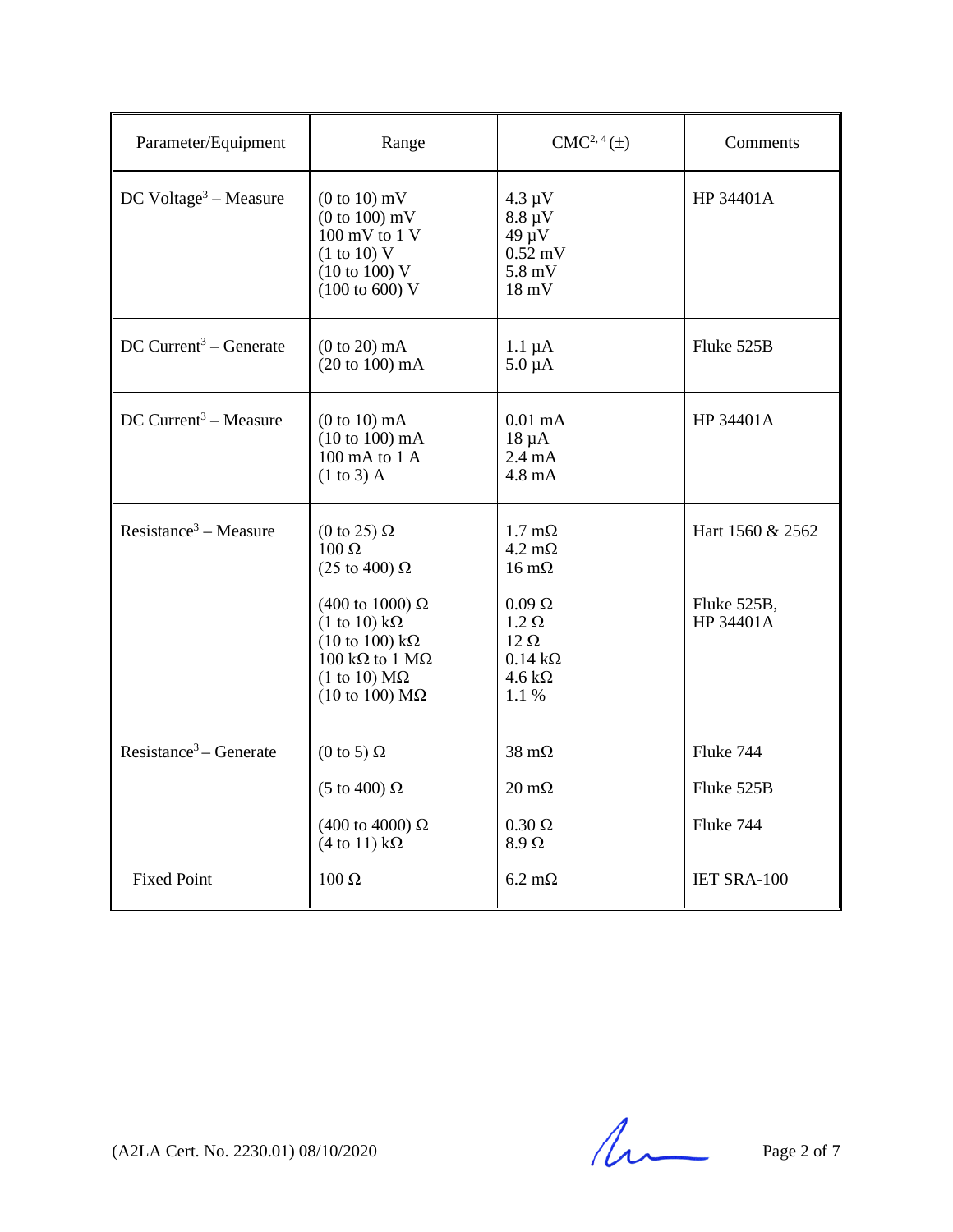| Parameter/Equipment                                                                                   | Range                                                                                                      | $CMC2(\pm)$                                                                                                              | Comments                 |
|-------------------------------------------------------------------------------------------------------|------------------------------------------------------------------------------------------------------------|--------------------------------------------------------------------------------------------------------------------------|--------------------------|
| <b>Electrical Calibration of</b><br>Thermocouple Indicators <sup>3</sup><br>$-$ Measure $\&$ Simulate |                                                                                                            |                                                                                                                          |                          |
| Type B                                                                                                | (600 to 1820) °C                                                                                           | $0.51$ °C                                                                                                                | Fluke 525B               |
| Type C                                                                                                | (0 to 1800) $^{\circ}$ C<br>$(1800 \text{ to } 2316) \text{ °C}$                                           | $0.54$ °C<br>0.86 °C                                                                                                     | Fluke 525B, ice<br>point |
| Type E                                                                                                | $(-270 \text{ to } -100) \text{ °C}$<br>$(-100 \text{ to } 1820)$ °C                                       | $0.54$ °C<br>$0.29$ °C                                                                                                   |                          |
| Type J                                                                                                | (-210 to 1200) °C                                                                                          | $0.13$ °C                                                                                                                |                          |
| Type K                                                                                                | (-200 to 1372) °C                                                                                          | 0.15 °C                                                                                                                  |                          |
| Type L                                                                                                | $(-200 \text{ to } 800)$ °C                                                                                | $0.43$ °C                                                                                                                |                          |
| Type N                                                                                                | (-270 to 1320) °C                                                                                          | $0.11$ °C                                                                                                                |                          |
| Type R                                                                                                | $(-50 \text{ to } 250)$ °C<br>(250 to 1767) °C                                                             | $0.62$ °C<br>$0.45$ °C                                                                                                   |                          |
| Type S                                                                                                | (0 to 250) $^{\circ}$ C<br>(250 to 1750) °C                                                                | 0.60 °C<br>0.50 °C                                                                                                       |                          |
| Type T                                                                                                | $(-270 \text{ to } -150)$ °C<br>$(-150 \text{ to } 400)$ °C                                                | $0.25$ °C<br>$0.10\text{ °C}$                                                                                            |                          |
| Type U                                                                                                | $(-200 \text{ to } 600)$ °C                                                                                | 0.60 °C                                                                                                                  |                          |
| <b>Electrical Calibration of</b><br>RTD <sup>3</sup> – Measure &<br>Generate                          |                                                                                                            |                                                                                                                          |                          |
| Pt 385, 100 $\Omega$                                                                                  | $(-200 \text{ to } -80)$ °C<br>$(-80 \text{ to } 100)$ °C<br>$(100 \text{ to } 400)$ °C<br>(400 to 800) °C | $50 \text{ m}^{\circ}\text{C}$<br>$58~\text{m}^{\circ}\text{C}$<br>$50\;\mathrm{m}^{\mathrm{o}}\mathrm{C}$<br>$0.064$ °C | Fluke 525B               |

 $(A2LA$  Cert. No. 2230.01) 08/10/2020 Page 3 of 7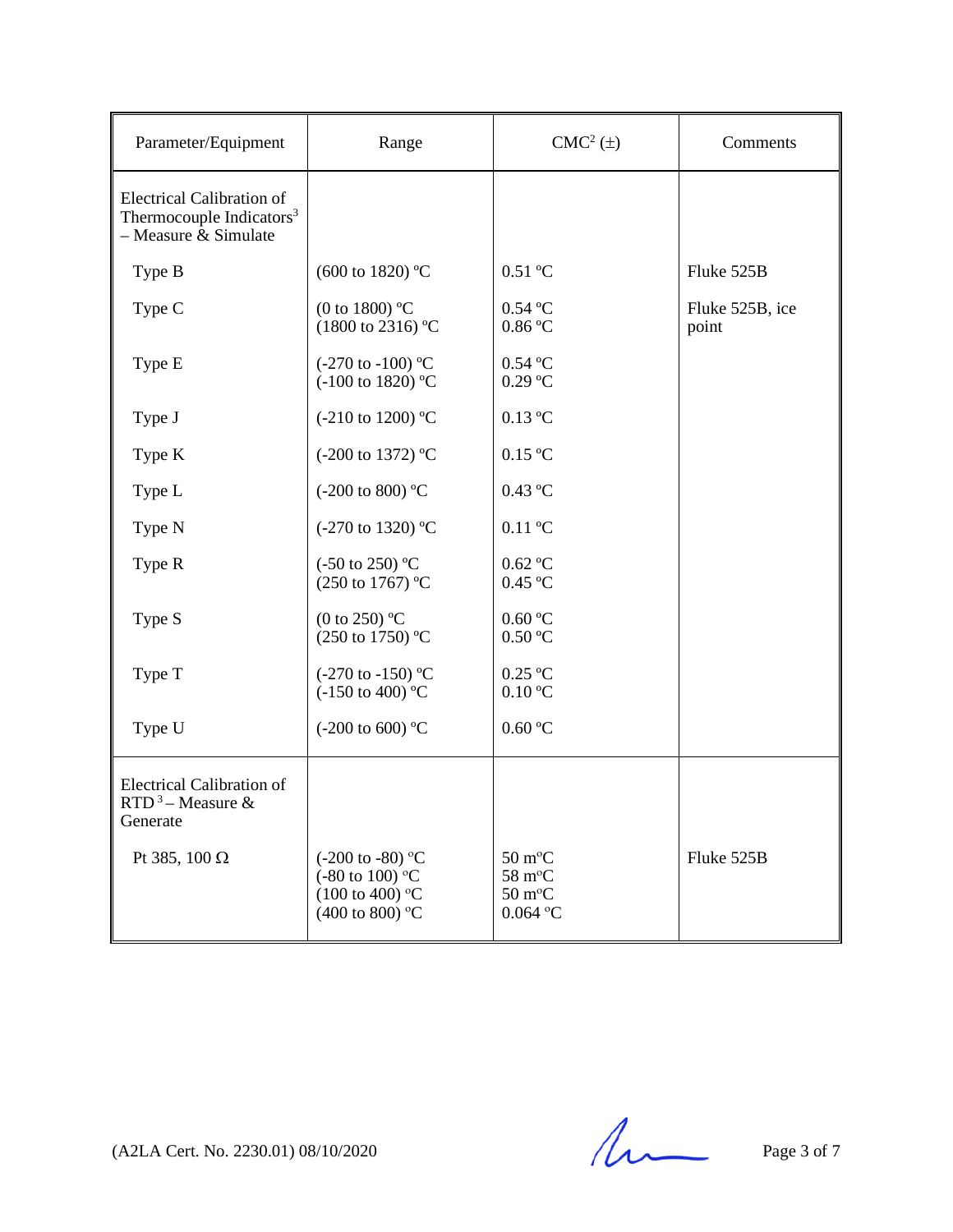| Parameter/Range                                                              | Frequency                             | $CMC2, 4(\pm)$                       | Comments  |
|------------------------------------------------------------------------------|---------------------------------------|--------------------------------------|-----------|
| $AC$ Voltage <sup>3</sup> – Measure<br>$(1 to 100)$ mV<br>(1 to 600) V       | $(10 to 20)$ kHz<br>10 Hz to 20 $kHz$ | $0.14$ mV<br>0.69 V                  | HP 34401A |
| $AC$ Current <sup>3</sup> – Measure<br>$(0 to 1)$ A<br>$(1 \text{ to } 3)$ A | 10 Hz to 5 kHz<br>10 Hz to 5 kHz      | $2.8 \text{ mA}$<br>$5.9 \text{ mA}$ | HP 34401A |

# III. Fluid Quantities

| Parameter/Equipment      | Range                                    | $CMC2(\pm)$                          | Comments                |
|--------------------------|------------------------------------------|--------------------------------------|-------------------------|
| Viscosity <sup>3</sup> – | (19 to 880) cP                           | 1.7 % of reading                     | Certified viscosity oil |
| Cups:                    |                                          |                                      |                         |
| Ford                     | $(2, 3, 4, 5)$ Cups                      | 1.7 % of reading                     |                         |
| Fisher                   | $(1, 2, 3, 4)$ Cups                      | 1.4 % of reading                     |                         |
| Zahn                     | $(1, 2, 3, 4, 5)$ Cups<br>(19 to 880) cP | 1.6 % of reading<br>1.7 % of reading |                         |
| NK2                      | 2 Cups                                   | 1.7 % of reading                     |                         |

# IV. Mechanical

| Parameter/Equipment                                             | Range                                                                                                                                                      | $CMC2, 6(\pm)$                                                                      | Comments                                                                                                                    |
|-----------------------------------------------------------------|------------------------------------------------------------------------------------------------------------------------------------------------------------|-------------------------------------------------------------------------------------|-----------------------------------------------------------------------------------------------------------------------------|
| Pressure <sup>3</sup> – Measure &<br><b>Measuring Equipment</b> | $(-15 \text{ to } 0)$ psi<br>$(0 to 1)$ psi<br>$(0 to 15)$ psi<br>$(15 \text{ to } 200)$ psi<br>(200 to 1500) psi<br>$(1500 \text{ to } 3000) \text{ psi}$ | $0.024$ psi<br>$0.0009$ psi<br>$0.024$ psi<br>$0.12$ psi<br>$0.63$ psi<br>$1.7$ psi | Fluke module 700P24<br>Fluke 718<br>Fluke module 700P24<br>Fluke module 700PD7<br>Fluke module 700P09<br>Beta module PI-03K |

(A2LA Cert. No. 2230.01) 08/10/2020 Page 4 of 7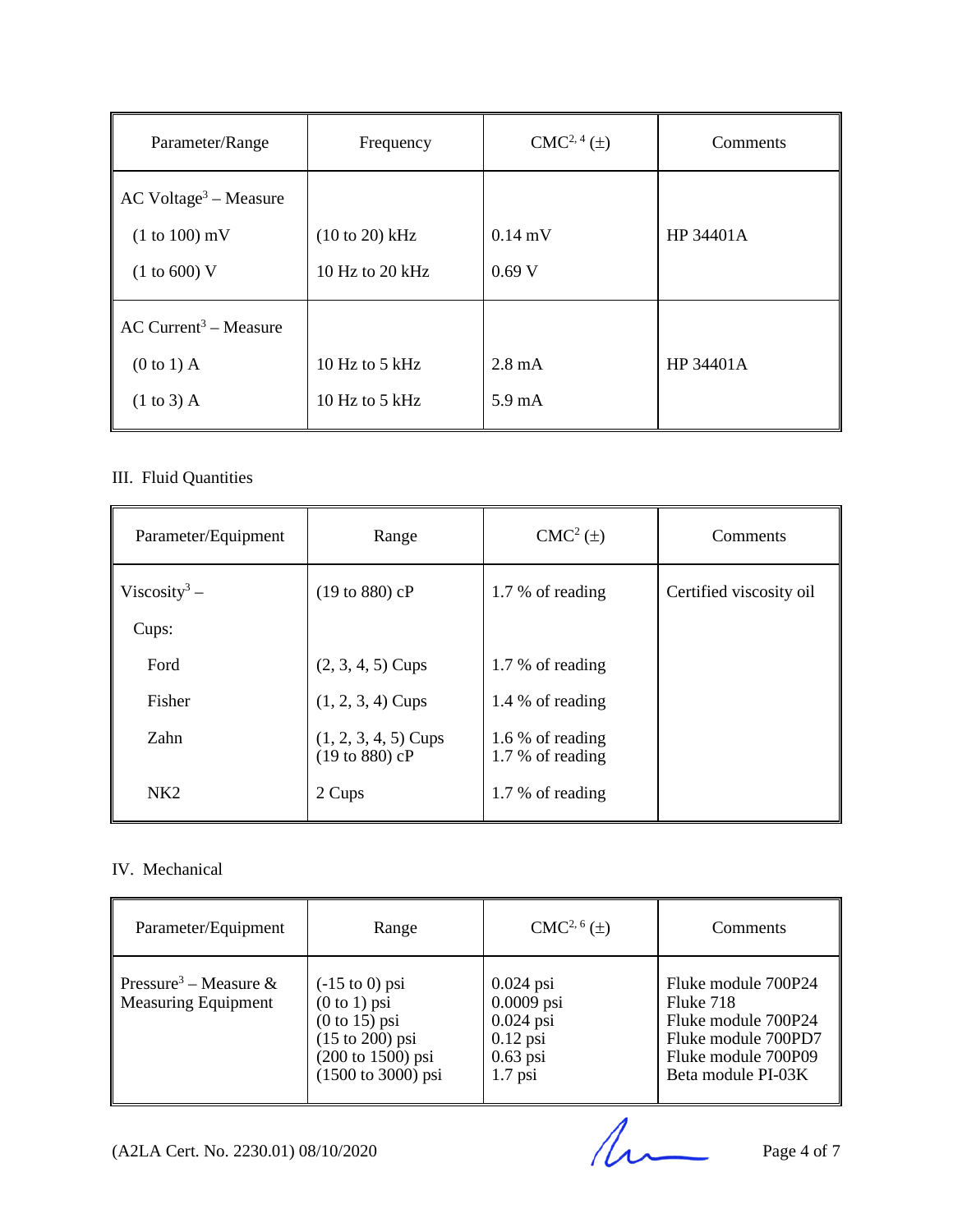| Parameter/Equipment            | Range                                                                                                                             | $CMC2, 6(\pm)$                                                                                                               | Comments                                  |
|--------------------------------|-----------------------------------------------------------------------------------------------------------------------------------|------------------------------------------------------------------------------------------------------------------------------|-------------------------------------------|
| Scales & Balances <sup>3</sup> | 1 g<br>5g<br>10 <sub>g</sub><br>100 g<br>500 g<br>$1 \text{ kg}$<br>5 kg<br>$10 \text{ kg}$<br>$15 \text{ kg}$<br>$20 \text{ kg}$ | $0.17$ mg<br>$0.17$ mg<br>$0.17$ mg<br>$0.36$ mg<br>$2.2 \text{ mg}$<br>$3.6$ mg<br>$22$ mg<br>$36$ mg<br>$50$ mg<br>$65$ mg | Troemner class 1 weights                  |
| Torque – Measure               | $(0 to 50)$ ft $\cdot$ lbf<br>$(50 \text{ to } 100)$ ft $\cdot$ lbf<br>$(100 \text{ to } 150)$ ft $\cdot$ lbf                     | $2.1$ ft $\cdot$ lbf<br>$3.7$ ft $\cdot$ lbf<br>$5.3$ ft $\cdot$ lbf                                                         | Craftsman torque<br>indicator model 44598 |

# V. Thermodynamic

| Parameter/Equipment                                      | Range                                                                                                                               | $CMC2, 6(\pm)$                                                                                                                              | Comments                                                                                                                                                     |
|----------------------------------------------------------|-------------------------------------------------------------------------------------------------------------------------------------|---------------------------------------------------------------------------------------------------------------------------------------------|--------------------------------------------------------------------------------------------------------------------------------------------------------------|
| Temperature <sup>3</sup> – Measure                       | $(-100 \text{ to } 0)$ °C<br>$0.01$ °C<br>$(0.02 \text{ to } 231.928)$ °C<br>(231.928 to 660.323) °C<br>$(661 \text{ to } 1093)$ °C | $11 \text{ m}^{\circ}$ C<br>$11 \text{ m}^{\circ}$ C<br>$24 \text{ m}^{\circ}\text{C}$<br>$41 \text{ m}^{\circ}\text{C}$<br>$1.1 \text{°C}$ | Hart 5626 SPRT,<br>Hart 1560 black stack,<br>Hart 2562 PRT scanner<br>Platinum thermocouple –<br>according to AMS2750E<br>secondary standard<br>requirements |
| Temperature <sup>3</sup> –<br><b>Measuring Equipment</b> | $(-15 \text{ to } 140)$ °C<br>$(141 \text{ to } 250)$ °C<br>$0^{\circ}C$<br>$(251 \text{ to } 660)$ °C<br>(661 to 1093) °C          | $0.03$ °C<br>$0.24$ °C<br>$11 \text{ m}^{\circ}\text{C}$<br>0.58 °C<br>1.4 °C                                                               | Hart 5626 SPRT,<br>Hart 1560 black stack,<br>Hart 2562 PRT scanner<br>Platinum thermocouple –<br>according to AMS2750E<br>secondary standard<br>requirements |
| $H$ umidity <sup>3</sup> – Measuring<br>Equipment        | $(10 \text{ to } 15)$ % RH<br>$(15 \text{ to } 78)$ % RH                                                                            | 1.4 % RH<br>1.4 % RH                                                                                                                        | Rotronic HC2A-S                                                                                                                                              |

 $(A2LA$  Cert. No. 2230.01) 08/10/2020 Page 5 of 7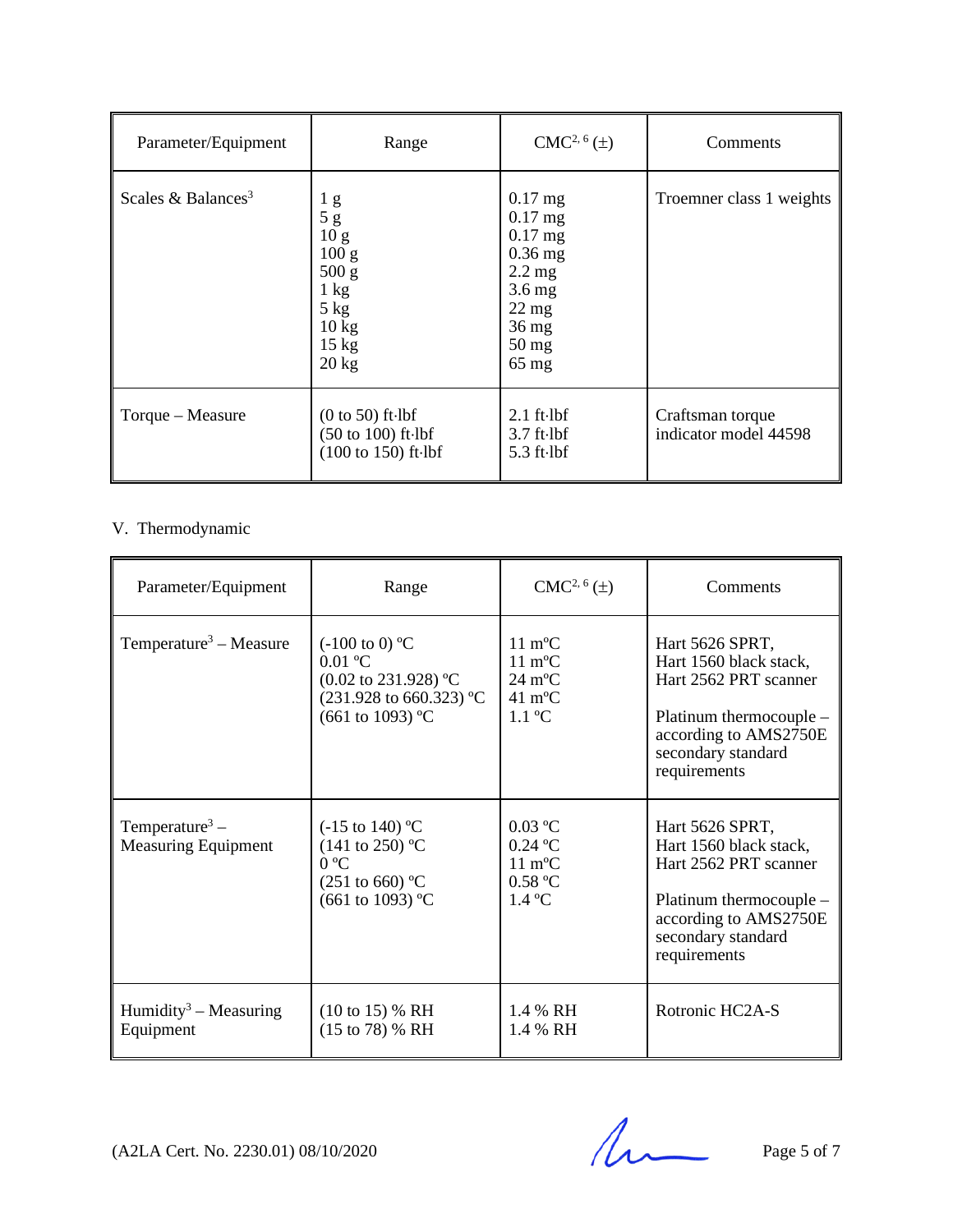| Parameter/Equipment                                                                                                                  | Range                                                      | $CMC2, 6(\pm)$       | Comments                                                 |
|--------------------------------------------------------------------------------------------------------------------------------------|------------------------------------------------------------|----------------------|----------------------------------------------------------|
| $H$ umidity <sup>3</sup> – Measure                                                                                                   | $(10 \text{ to } 15)$ % RH<br>$(15 \text{ to } 78)$ % RH   | 1.4 % RH<br>1.4 % RH | Rotronic HC2A-S                                          |
| Climatic <sup>3</sup> – Freezers,<br>Refrigerators, Incubators,<br>Ovens, Furnaces,<br><b>Temperature Uniformity</b><br>Survey (TUS) | $(-270 \text{ to } 400)$ °F<br>$(400 \text{ to } 2200)$ °F | 2.4 °F<br>2.4 °F     | AMS 2750E w/ recorder,<br>and precision<br>thermocouples |

### VI. Time & Frequency

| Parameter/Equipment                             | Range                                                                             | $CMC2, 6(\pm)$                  | Comments  |
|-------------------------------------------------|-----------------------------------------------------------------------------------|---------------------------------|-----------|
| Frequency <sup>3</sup> – Measure                | $(3 \text{ to } 10)$ Hz<br>$(10.1 \text{ to } 40) \text{ Hz}$<br>40 Hz to 100 kHz | $0.01$ Hz<br>$0.01$ Hz<br>0.03% | HP 34401A |
| Frequency <sup>3</sup> – Measuring<br>Equipment | $(0.002 \text{ to } 1.0) \text{ kHz}$<br>$(1.0 \text{ to } 10) \text{ kHz}$       | 3 Hz<br>25 Hz                   | Fluke 725 |
| $Time3 - Measure$                               | Up to 30 minutes<br>$(30 \text{ to } 480)$ minutes                                | 0.63 s<br>3.7 s                 | Stopwatch |

<sup>1</sup> This laboratory offers commercial calibration service and field calibration service.

- <sup>2</sup> Calibration and Measurement Capability Uncertainty (CMC) is the smallest uncertainty of measurement that a laboratory can achieve within its scope of accreditation when performing more or less routine calibrations of nearly ideal measurement standards or nearly ideal measuring equipment. CMCs represent expanded uncertainties expressed at approximately the 95 % level of confidence, usually using a coverage factor of  $k = 2$ . The actual measurement uncertainty of a specific calibration performed by the laboratory may be greater than the CMC due to the behavior of the customer's device and to influences from the circumstances of the specific calibration.
- <sup>3</sup> Field calibration service is available for this calibration and this laboratory meets A2LA *R104 – General Requirements: Accreditation of Field Testing and Field Calibration Laboratories* for these calibrations. Please note the actual measurement uncertainties achievable on a customer's site can normally be expected to be larger than the CMC found on the A2LA Scope. Allowance must be made for aspects such as the environment at the place of calibration and for other possible adverse effects such as those caused by transportation of the calibration equipment. The usual allowance for the actual uncertainty introduced by the item being calibrated, (e.g. resolution) must also be considered and this, on its own, could result in the actual measurement uncertainty achievable on a customer's site being larger than the CMC.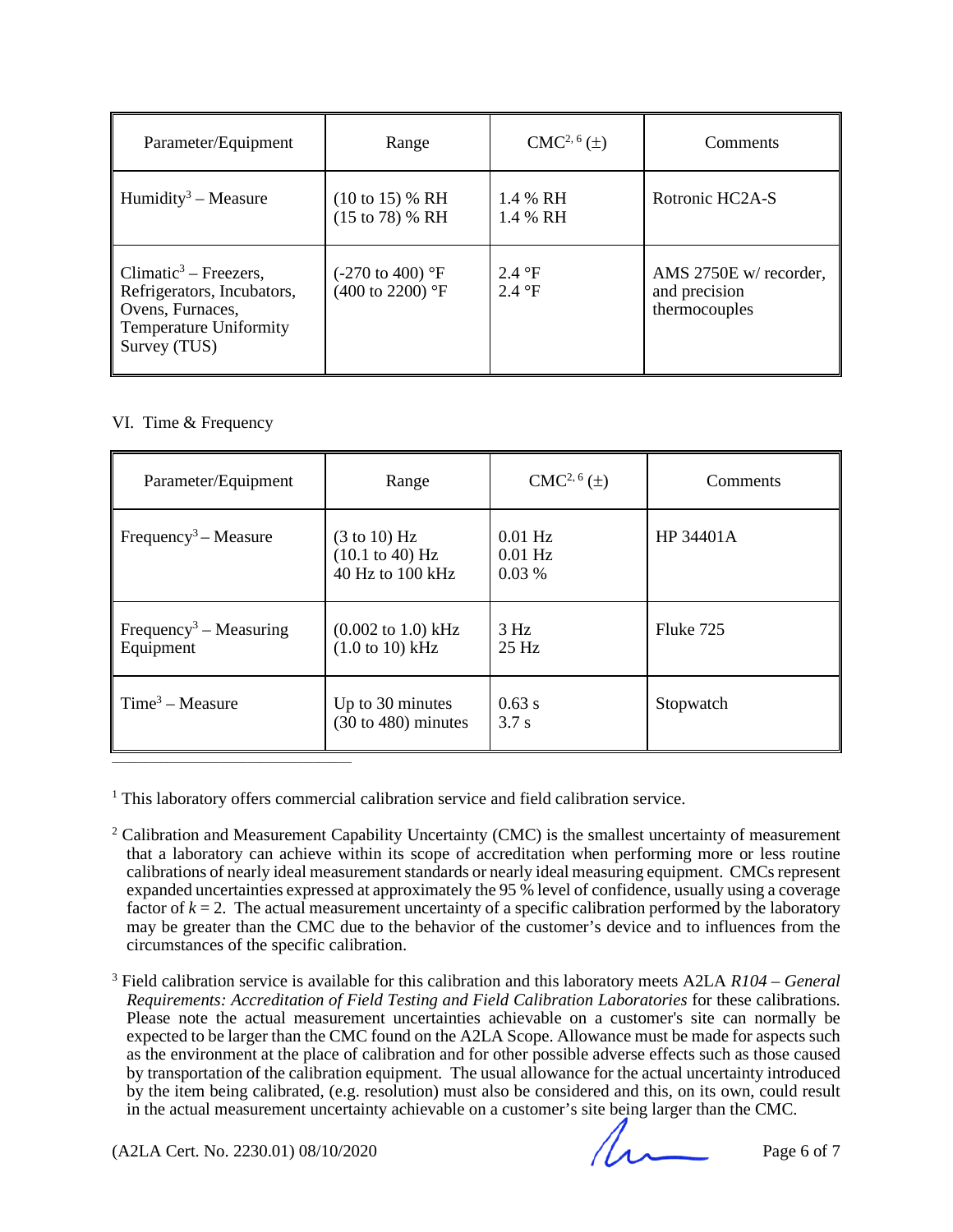- <sup>4</sup> The measurands stated are generated using the indicated instrument (see Comments). This capability is suitable for the calibration of the devices intended to measure the measurand in the ranges indicated. CMCs are expressed as either a specific value that covers the full range or as a fraction/percent of the reading plus a fixed floor specification.
- 5 This scope meets A2LA's *P112 Flexible Scope Policy*.
- <sup>6</sup> The type of instrument or material being calibrated is defined by the parameter. This indicates the laboratory is capable of calibrating instruments that measure or generate the values in the ranges indicated for the listed measurement parameter.

 $(A2LA$  Cert. No. 2230.01) 08/10/2020 Page 7 of 7